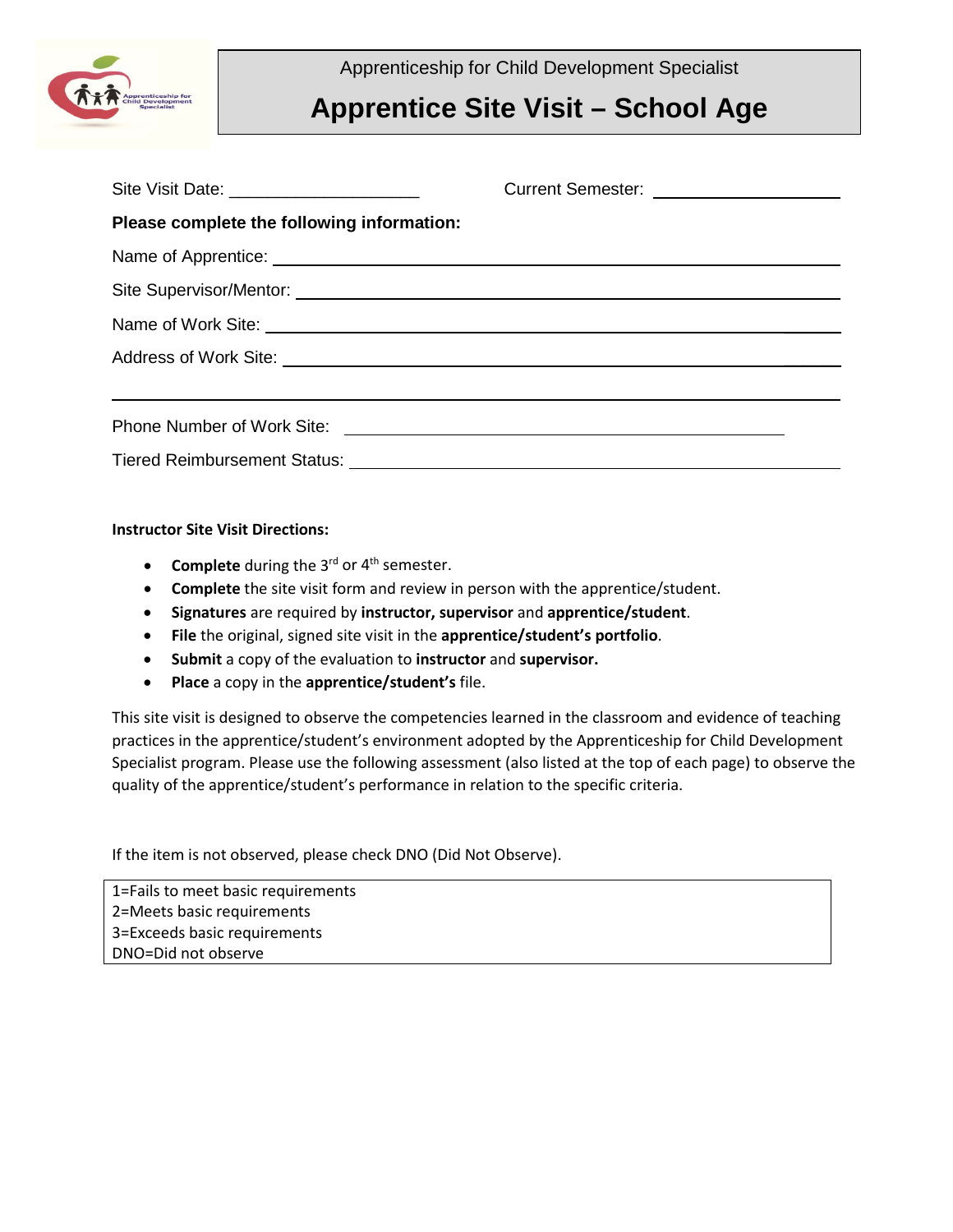| 1=Fails to meet basic requirements |
|------------------------------------|
| 2=Meets basic requirements         |
| 3=Exceeds basic requirements       |
| DNO=Did not observe                |

|    | Professionalism                                                                          | 1 | 2 | 3 | <b>DNO</b> |
|----|------------------------------------------------------------------------------------------|---|---|---|------------|
| 1. | Interacts appropriately with children, families and colleagues                           |   |   |   |            |
| 2. | Demonstrates professional demeanor in behavior, appearance,                              |   |   |   |            |
|    | and communication                                                                        |   |   |   |            |
| 3. | Maintains confidentiality and conducts self in an ethical manner.                        |   |   |   |            |
|    | Please provide examples of apprentice/student's behavior that support the above ratings: |   |   |   |            |
|    |                                                                                          |   |   |   |            |
|    |                                                                                          |   |   |   |            |
|    |                                                                                          |   |   |   |            |
|    |                                                                                          |   |   |   |            |
|    |                                                                                          |   |   |   |            |
|    |                                                                                          |   |   |   |            |
|    |                                                                                          |   |   |   |            |
|    |                                                                                          |   |   |   |            |
|    |                                                                                          |   |   |   |            |
|    |                                                                                          |   |   |   |            |
|    |                                                                                          |   |   |   |            |

| Health, Safety, and Nutrition                                                            | 1 | $\mathcal{P}$ | 3 | <b>DNO</b> |
|------------------------------------------------------------------------------------------|---|---------------|---|------------|
| Cleans and sanitizes environment at appropriate intervals<br>1.                          |   |               |   |            |
| 2. Follows proper handwashing guidelines                                                 |   |               |   |            |
| Provides a safe environment where children are free to explore<br>3.                     |   |               |   |            |
| Models healthy physical activity in both indoor and outdoor<br>4.<br>environments        |   |               |   |            |
| Snacks and meals are served in a manner that models heathy<br>5.<br>eating habits        |   |               |   |            |
| Please provide examples of apprentice/student's behavior that support the above ratings: |   |               |   |            |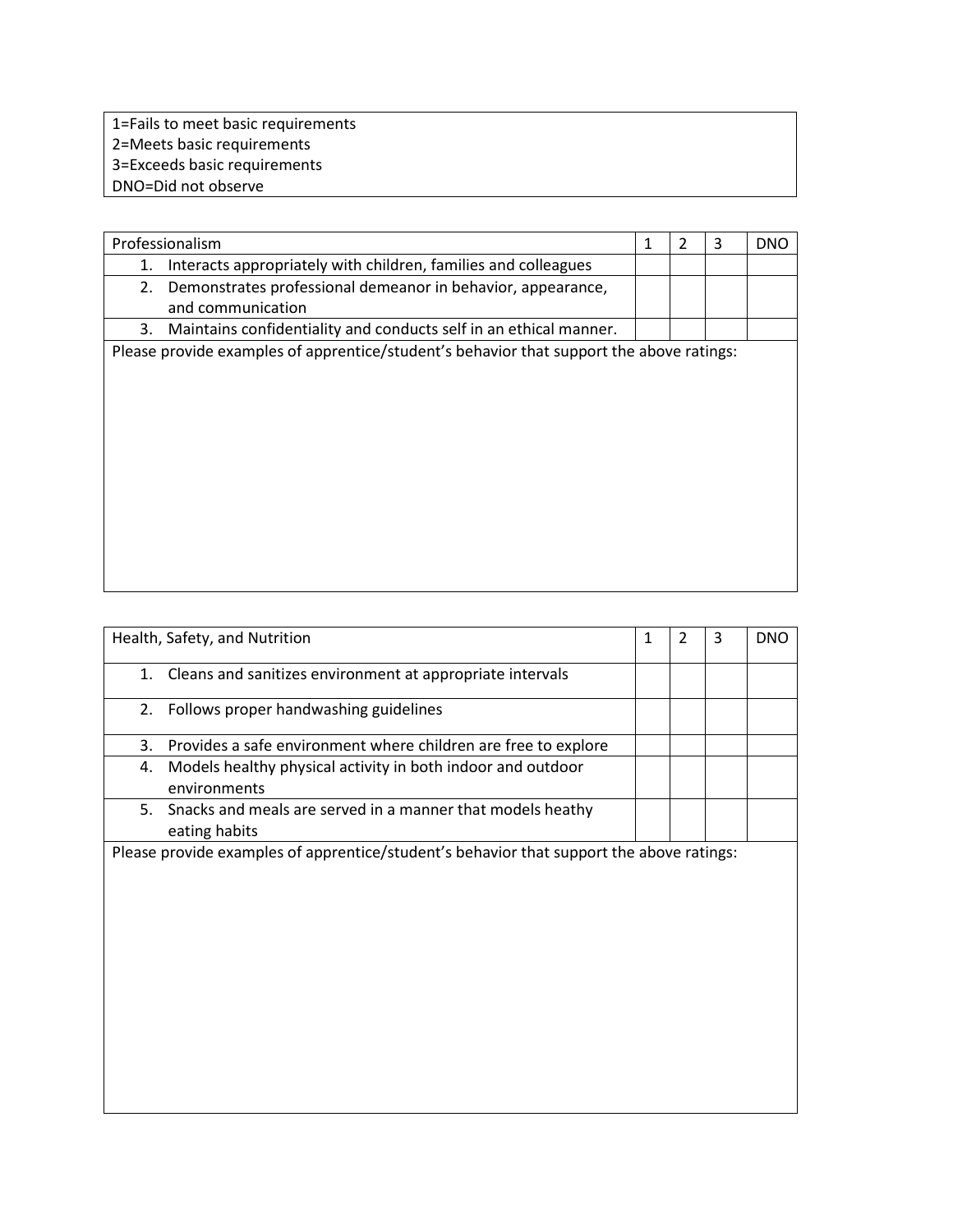1=Fails to meet basic requirements 2=Meets basic requirements 3=Exceeds basic requirements DNO=Did not observe

| Social/Emotional Development                                                                                                                                 | $\mathbf{1}$ | $\overline{2}$ | 3 | <b>DNO</b> |
|--------------------------------------------------------------------------------------------------------------------------------------------------------------|--------------|----------------|---|------------|
| 1. Provides a caring environment while guiding and educating<br>children                                                                                     |              |                |   |            |
| Identifies each child's temperament and adjusts self and<br>2.<br>environment in order to establish a quality learning environment<br>(i.e. goodness of fit) |              |                |   |            |
| Interaction is positive with children and sensitivity is given to<br>3.<br>children according to mood and needs                                              |              |                |   |            |
| Please provide examples of apprentice/student's behavior that support the above ratings:                                                                     |              |                |   |            |

| Motor Development |                                                                                                                   | 1 | 2 | 3 | <b>DNO</b> |
|-------------------|-------------------------------------------------------------------------------------------------------------------|---|---|---|------------|
| 1.                | Engages in active play with children – both indoors and out                                                       |   |   |   |            |
| 2.                | Creates an environment that supports a variety and range of<br>motor skills                                       |   |   |   |            |
|                   | 3. Provides an environment where children can develop, improve,<br>and master their motor skills (fine and gross) |   |   |   |            |
|                   | Please provide examples of apprentice/student's behavior that support the above ratings:                          |   |   |   |            |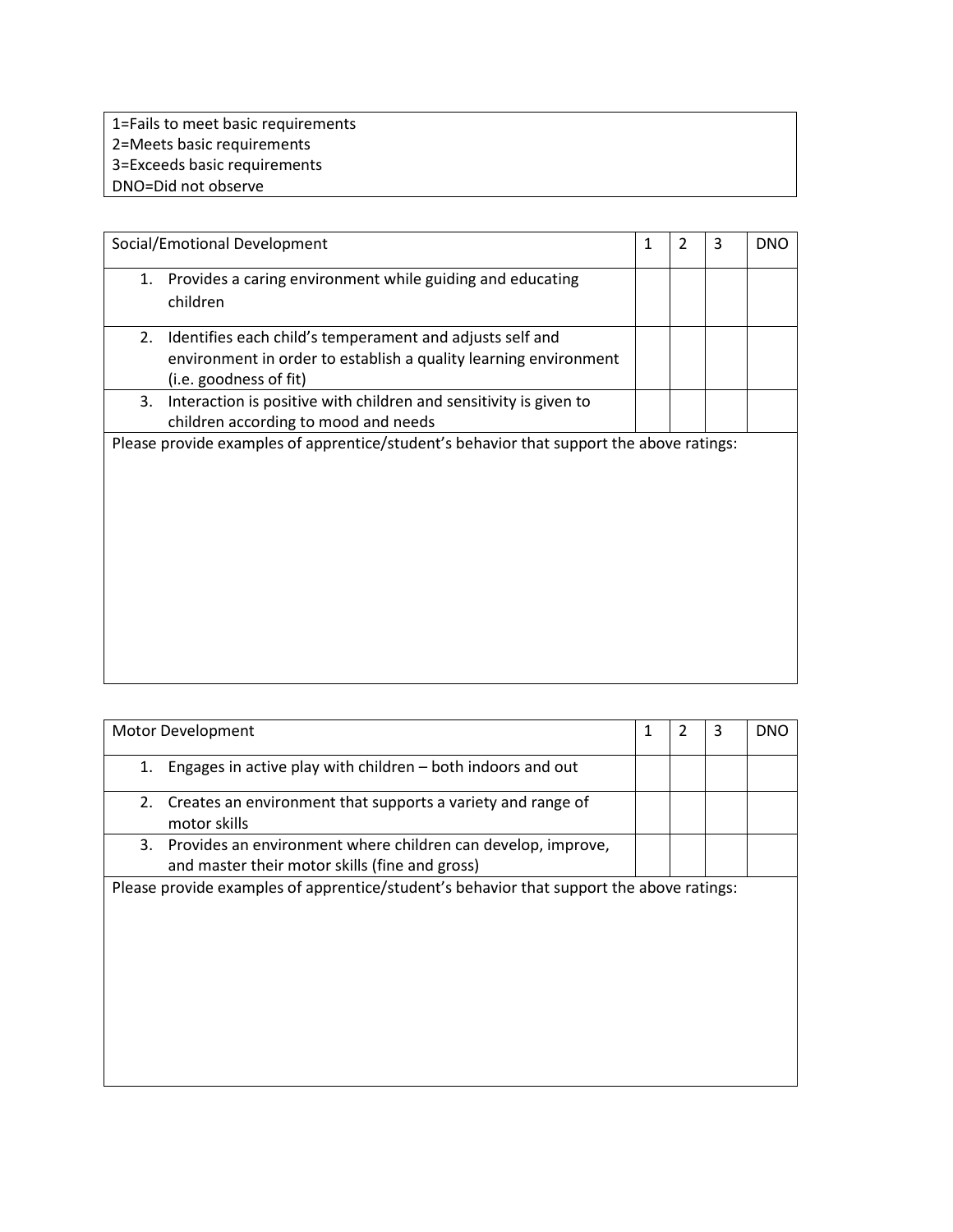- 1=Basic requirements are developing/emerging 2=Basic requirements are met 3=Basic requirements are exceeded
- DNO=Did not observe

|                                                                                          | <b>Observation and Assessment</b>                                 | 1 | 2 | 3 | <b>DNO</b> |
|------------------------------------------------------------------------------------------|-------------------------------------------------------------------|---|---|---|------------|
| 1.                                                                                       | Responds to the level of support an individual youth's needs to   |   |   |   |            |
|                                                                                          | progress developmentally                                          |   |   |   |            |
| 2.                                                                                       | Recognizes and responds to environmental factors that may place   |   |   |   |            |
|                                                                                          | youth at risk                                                     |   |   |   |            |
| 3.                                                                                       | Recognizes the importance of positive relationships with families |   |   |   |            |
|                                                                                          | through respectful conversations and parent involvement in their  |   |   |   |            |
|                                                                                          | child's care                                                      |   |   |   |            |
| Please provide examples of apprentice/student's behavior that support the above ratings: |                                                                   |   |   |   |            |
|                                                                                          |                                                                   |   |   |   |            |
|                                                                                          |                                                                   |   |   |   |            |
|                                                                                          |                                                                   |   |   |   |            |
|                                                                                          |                                                                   |   |   |   |            |
|                                                                                          |                                                                   |   |   |   |            |
|                                                                                          |                                                                   |   |   |   |            |
|                                                                                          |                                                                   |   |   |   |            |
|                                                                                          |                                                                   |   |   |   |            |
|                                                                                          |                                                                   |   |   |   |            |

|    | <b>Family and Community Relations</b>                                                                                                                            | 1 | $\overline{2}$ | 3 | <b>DNO</b> |
|----|------------------------------------------------------------------------------------------------------------------------------------------------------------------|---|----------------|---|------------|
|    | 1. Promotes emergent literacy including speaking, listening, reading,<br>and writing through play and interaction with children                                  |   |                |   |            |
| 2. | Creates an environment where children have access to a variety<br>of developmentally appropriate objects and materials to support<br>early and emergent literacy |   |                |   |            |
|    | 3. Promotes an environment where children are encouraged to<br>listen and communicate with others                                                                |   |                |   |            |
| 4. | Provides experiences that encourage children to develop<br>drawing, pre-writing, and writing skills using a variety of tools                                     |   |                |   |            |
|    |                                                                                                                                                                  |   |                |   |            |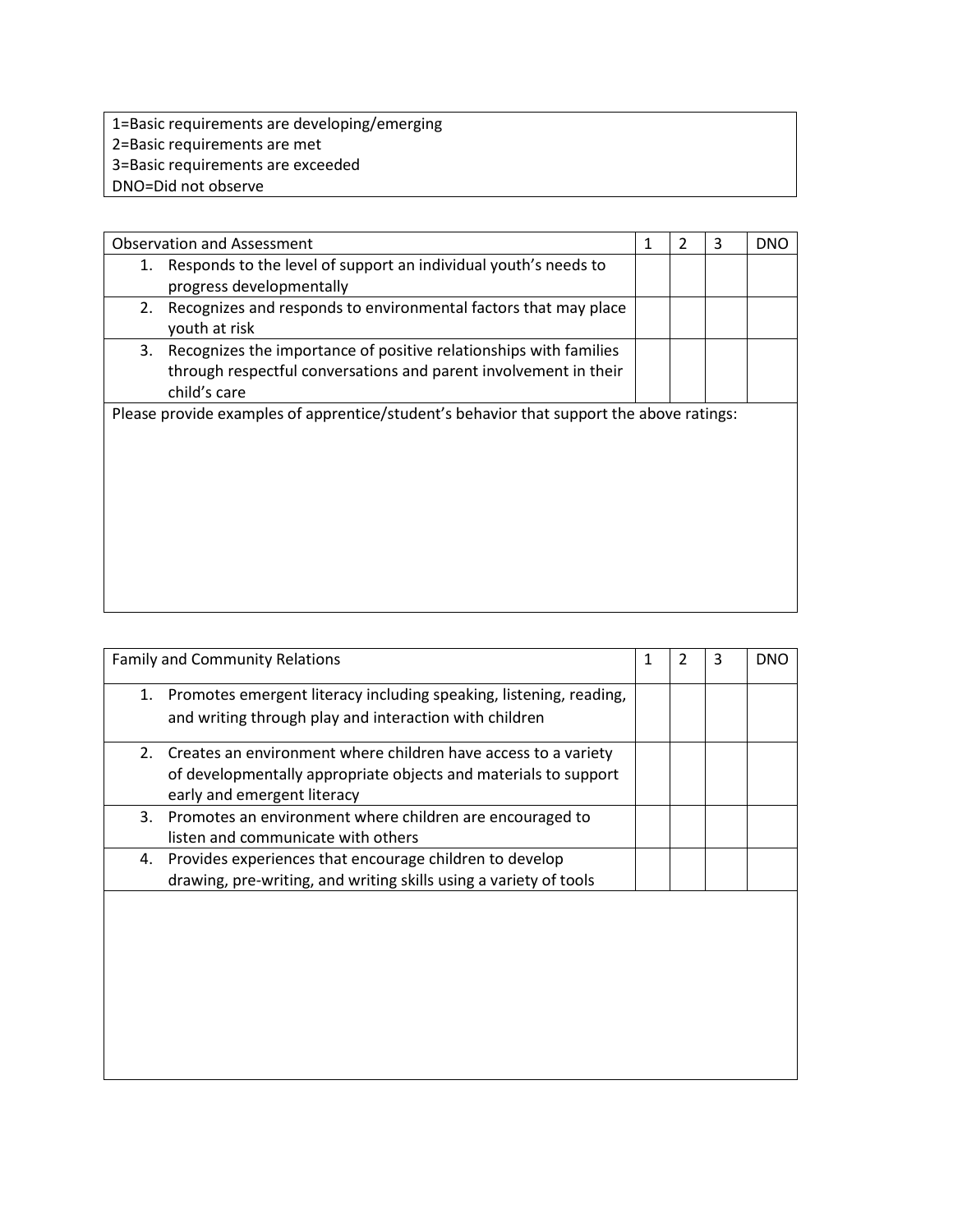| Math/Pre-K                                                                                                                                                                             | 1 | $\overline{2}$ | 3 | <b>DNO</b> |
|----------------------------------------------------------------------------------------------------------------------------------------------------------------------------------------|---|----------------|---|------------|
| Provides opportunities for children to explore math concepts in<br>1.<br>daily activities                                                                                              |   |                |   |            |
| Children have opportunities to Identify and describe measurable<br>2.<br>characteristics of objects, such as length, weight, small, big, short,<br>tall, empty, full, heavy, and light |   |                |   |            |
| Creates a sense of time through participation in the daily routine<br>3.                                                                                                               |   |                |   |            |
| Please provide examples of apprentice/student's behavior that support the above ratings:                                                                                               |   |                |   |            |

| Child Growth and Development                                                                                                                                                  | $\mathbf{1}$ | $\overline{2}$ | 3 | <b>DNO</b> |
|-------------------------------------------------------------------------------------------------------------------------------------------------------------------------------|--------------|----------------|---|------------|
| 1. Provides a caring environment while educating youth                                                                                                                        |              |                |   |            |
| Provides appropriate guidance to assist youth in understanding<br>2.<br>the results of their actions                                                                          |              |                |   |            |
| Respects youth's choices and supports them in the decision-<br>3.<br>making process                                                                                           |              |                |   |            |
| Provides opportunities for personal growth and development<br>4.<br>including emotional awareness, character development, healthy<br>habits, skills mastery, and independence |              |                |   |            |
| Please provide examples of apprentice/student's behavior that support the above ratings:                                                                                      |              |                |   |            |